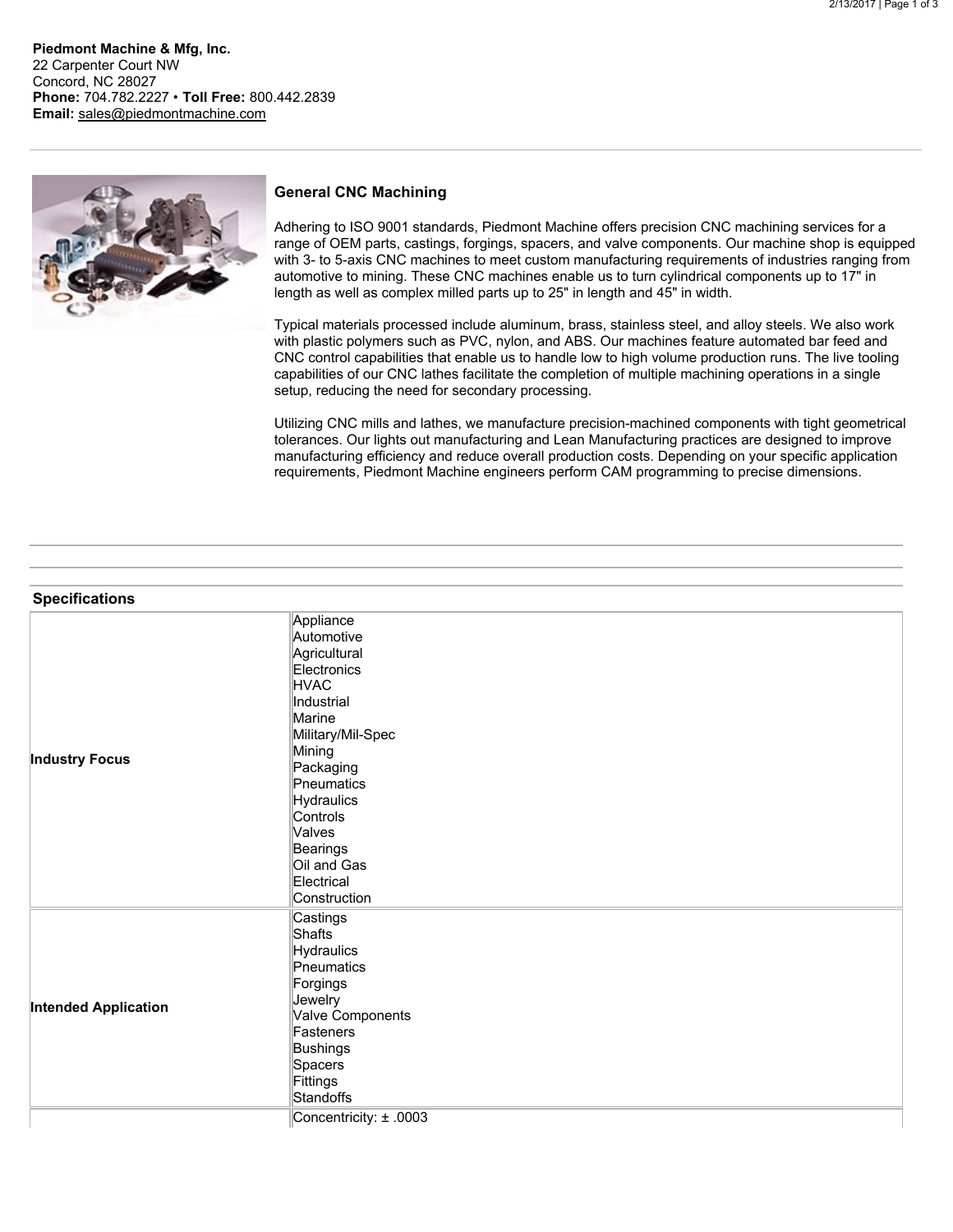| <b>Tolerances</b>                                                | Diameter (outer/inner): ± .0003 in<br>Length (over 6 in): $\pm$ .002 in<br>Straightness: ± .0003                                                                                                                                                                                                                                                                                       |  |  |  |  |  |
|------------------------------------------------------------------|----------------------------------------------------------------------------------------------------------------------------------------------------------------------------------------------------------------------------------------------------------------------------------------------------------------------------------------------------------------------------------------|--|--|--|--|--|
| <b>Tolerance (CNC Precision Saw</b><br>Cutting)                  | 0.005 in                                                                                                                                                                                                                                                                                                                                                                               |  |  |  |  |  |
| <b>Part Diameter</b>                                             | Max: 35 in (889 mm)<br>Min: 0.125 in (3.175 mm)                                                                                                                                                                                                                                                                                                                                        |  |  |  |  |  |
| <b>Part Length (Turning)</b>                                     | Max: 17 in (431.8 mm)                                                                                                                                                                                                                                                                                                                                                                  |  |  |  |  |  |
| <b>Chucking Capacity</b>                                         | Max Diameter: 10 in                                                                                                                                                                                                                                                                                                                                                                    |  |  |  |  |  |
| <b>Shaft Works</b>                                               | Max Diameter: 3 in<br>Max Length: 14 in                                                                                                                                                                                                                                                                                                                                                |  |  |  |  |  |
| <b>Cast and Die Cast Parts</b>                                   | Max Length: 30 in<br>Max Width: 15 in                                                                                                                                                                                                                                                                                                                                                  |  |  |  |  |  |
| <b>Part Length (Milling)</b>                                     | Max: 25 in (635 mm)                                                                                                                                                                                                                                                                                                                                                                    |  |  |  |  |  |
| <b>Width (Milling)</b>                                           | Max: 45 in (1143 mm)                                                                                                                                                                                                                                                                                                                                                                   |  |  |  |  |  |
| <b>Machining Processes</b>                                       | Boring<br>Broaching<br>Counterboring<br>Countersinking<br>Drilling<br>Facing<br>Gear Hobbing<br>Knurling<br>Parting/Cutting<br>Pocketing<br>Profiling<br>Reaming<br>Spline<br>Tapping<br>Thread Milling<br>Turning<br>• Contour Turning<br>• Form Turning<br>• Taper Turning<br>• Straight Turning<br>Threading<br>• External<br>• Internal<br>Internal Forming                        |  |  |  |  |  |
| <b>Materials (Metals)</b><br><b>Materials (Plastic Polymers)</b> | <b>Alloy Steels</b><br>Aluminum<br>• Extruded Shapes<br><b>Brass</b><br><b>Bronze Alloys</b><br>Carbon Steel<br>Copper<br>Stainless Steel<br><b>Tool Steel</b><br>Cold Rolled Steel<br>Hot Rolled Steel<br><b>Bearing Steel</b><br>Forging and Cast Iron<br>ABS (Acrylonitrile Butadiene Styrene)<br>Delrin<br>Nylon<br>Phenolic<br>PVC (Polyvinyl Chloride)<br>VHMW<br>Four-jaw chuck |  |  |  |  |  |